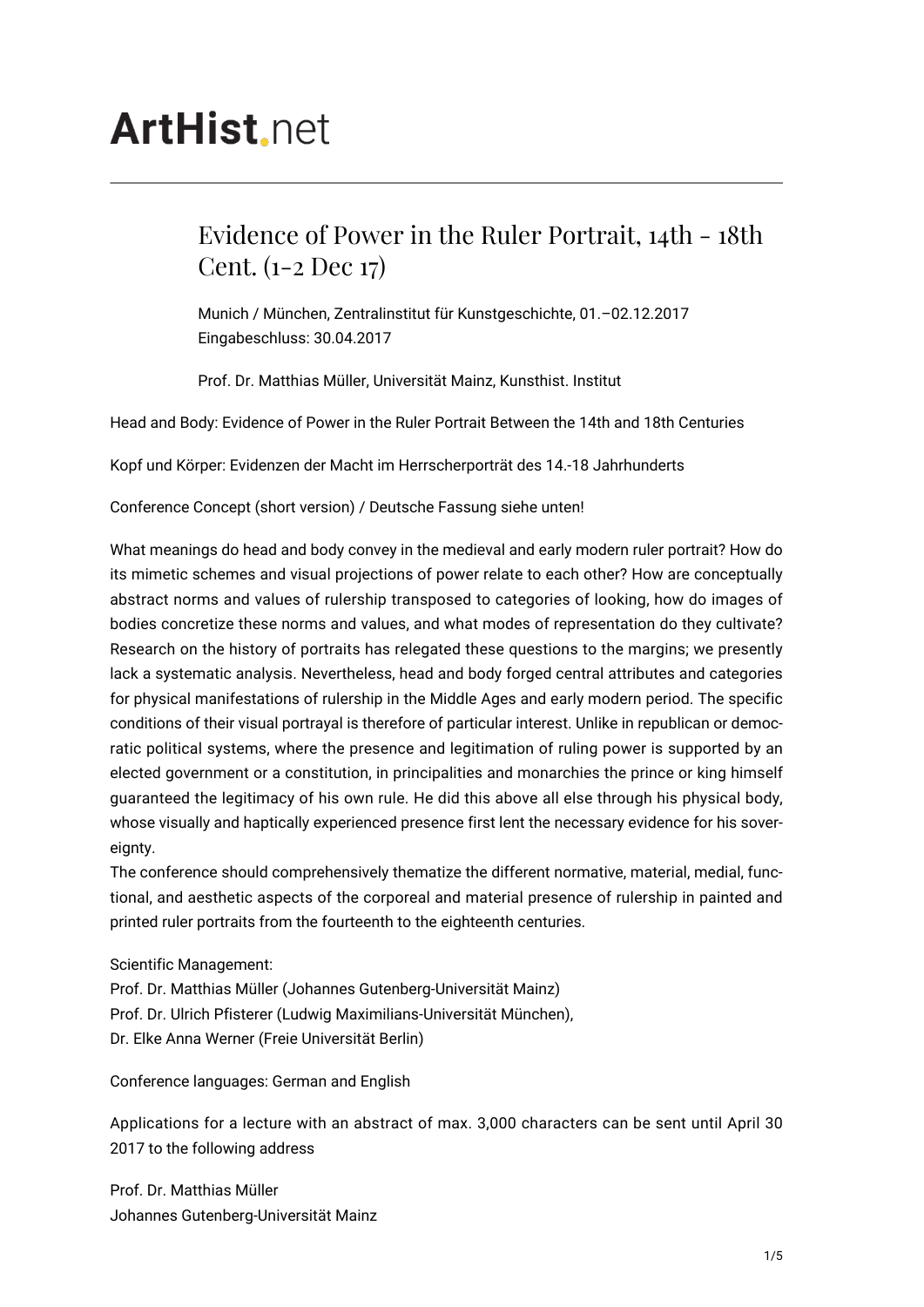#### ArtHist.net

Institut für Kunstgeschichte und Musikwissenschaft Abteilung Kunstgeschichte Georg-Forster-Gebäude Jakob-Welder-Weg 12 55128 Mainz Email: mattmuel@uni-mainz.de

Conference Concept (long version) / Deutsche Fassung siehe unten!

What meanings do head and body convey in the medieval and early modern ruler portrait? How do its mimetic schemes and visual projections of power relate to each other? How are conceptually abstract norms and values of rulership transposed to categories of looking, how do images of bodies concretize these norms and values, and what modes of representation do they cultivate? Research on the history of portraits has relegated these questions to the margins; we presently lack a systematic analysis. Nevertheless, head and body forged central attributes and categories for physical manifestations of rulership in the Middle Ages and early modern period. The specific conditions of their visual portrayal is therefore of particular interest. Unlike in republican or democratic political systems, where the presence and legitimation of ruling power is supported by an elected government or a constitution, in principalities and monarchies the prince or king himself guaranteed the legitimacy of his own rule. He did this above all else through his physical body, whose visually and haptically experienced presence first lent the necessary evidence for his sovereignty.

Then again the body of the prince or king represented only the apex of a larger familial group, whose dynastic body likewise possessed a centuries-old genealogical dimension. The fundamentally non-republican and non-democratic nature of manifestations of rule shaped how the medium of portraiture represented the ruler's body. Ruler portraiture had, on the one hand, to model Plato and Laktanz's ideal corporeality of sovreignly virtue, and on the other hand—via reference to the genealogical-dynastic body—to visualize the concrete corporeality of a physically strong regent. The two imperatives sometimes intersected, stirring tension and conflict. Inherited, culturally determined, and semantically connoted modes of representation clashed with changing art-theoretical and technical norms. This is particularly visible in the new paradigms of mimesis that developed in Italy, France and the Burgundian Netherlands in the late Middle Ages and proliferated across Europe during the sixteenth century. Exemplary cases include the famous likeness of Jean le Bon in the Louvre, Piero della Francesca's Montefeltre Diptych, Bernhard Strigel's portraits for Emperor Maximilian I, Hans Holbein the Younger's likeness of Henry VIII of England, or François Clouet's images of the French King Francis I. These portraits show a notable discrepancy between head and body, a disparity that arises from diverging modes of visualization and representation as well as different concepts of mimesis.

Mimetic divergence and heterogeneity only increase when the presence of the princely body is underscored through emphasis on the materiality of clothing and accessories, while the head remains subordinated to abstract typologizing. Such perspicuous hybridizations grow particularly pronounced when the ruler portrait is produced by a European artist but commissioned by a non-- European regent. An informative example of this phenomenon is Gentile Bellini's portrait of the Ottoman Sultan Mehmet II, painted in 1480 (London, National Gallery). Such likenesses, which also include early modern portraits of Chinese emperors inspired by European models, allow us to discuss the manifold facets of reciprocal processes of artistic and cultural transfer and transfor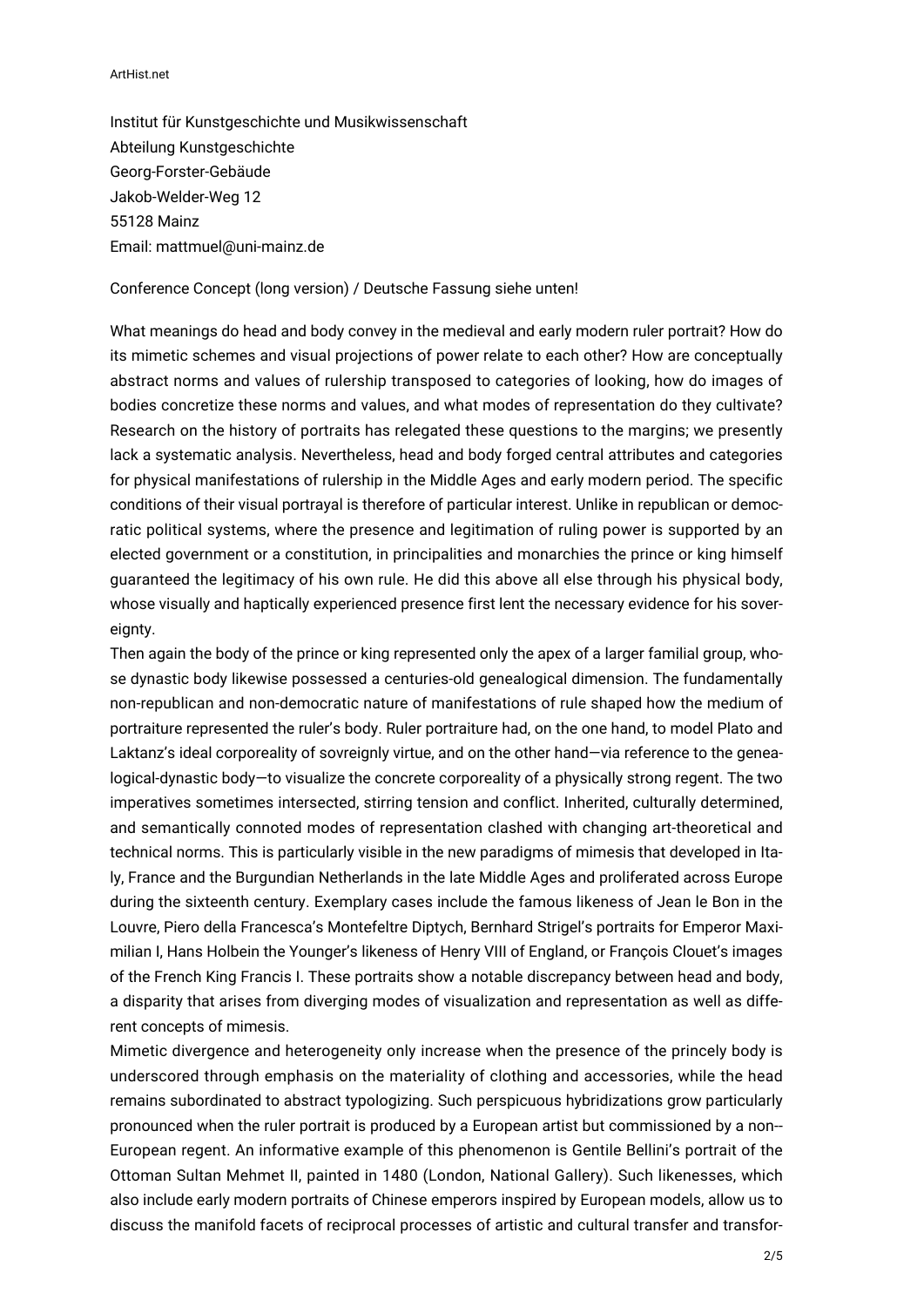mation between European and non-European ruler portraits. Representations of female rulers, princes, and lower nobility boast an even greater variety of idiosyncratic concepts of power, mimesis, and evidence, as in the exceptional, non-genealogical case of the head and body of the Pope or Bishop.

Herein lies the challenge of the conference: it should comprehensively thematize the different normative, material, medial, functional, and aesthetic aspects of the corporeal and material presence of rulership in painted and printed ruler portraits from the fourteenth to the eighteenth centuries. Crucial to this endeavor is the question of how the relationship between the natural, political, and often sacral body of the ruler is handled in different political and social contexts and relations, in a medium that performs its own specific material presence and forms of evidentiary persuasion. The period under consideration ranges from the beginning of mimetically-oriented ruler portraiture as an autonomous category of representation in the late Middle Ages to the end of the Ancien Régime in France, where the execution of Louis XVI also marked a caesura in the treatment of the kingly body as a pictorial subject. Although portraiture in European countries and territories stands at the center of this investigation, it is nevertheless an object of the conference to compare European with non-European concepts of portraiture, and thereby reveal commonalities and differences as well as mechanisms of cultural transfer between European and non-European ruler portraiture.

### Tagungskonzept (Kurzfassung; ausführliche Fassung siehe unten!)

Welche Bedeutung besitzen Kopf und Körper in den Porträtkonzepten mittelalterlicher und frühneuzeitlicher Herrscherporträts? Wie verhalten sich mimetische Konzepte und visuelle Entwürfe von Macht zueinander, wie werden begrifflich-abstrakte Normen und Werte von Herrschaft in Anschauungskategorien überführt, woran machen sie sich in den Körperbildern fest, welche Darstellungsmodi bilden sich aus? Diese Fragen wurden in den Untersuchungen zur Geschichte des Porträts bislang nur am Rande gestreift, eine systematische Analyse fehlt bis heute. Für die physische Manifestation von Regentschaft im Mittelalter und der Frühen Neuzeit bildeten Kopf und Körper jedoch zentrale Merkmale und Kategorien des Herrschaftsverständnisses. Ihre spezifische bildliche Wiedergabe ist daher von besonderem Interesse. Denn anders als in republikanisch oder demokratisch verfassten Staatswesen, wo sich die Präsenz und Legitimation herrschaftlicher Macht auf eine gewählte Regierung und eine Verfassung stützt, garantierte in Fürstenherrschaften und Monarchien in erster Linie der Fürst oder König selbst für die Souveränität und Rechtmäßigkeit seiner Regentschaft. Er tat dies vor allem mit seinem physischen Körper, dessen visuell und haptisch erlebbare Präsenz seiner Herrschaft erst die notwendige Evidenz verlieh.

Auf der Tagung sollen die verschiedenen normativen, materiellen, medialen, funktionalen und ästhetischen Aspekte körperlicher bzw. körperhafter und dinglich-materieller Präsenz von Herrschaft in den gemalten und gedruckten Bildnissen von Regenten und Regentinnen vom 14. bis zum 18. Jahrhundert thematisiert werden.

Wissenschaftliche Leitung:

Prof. Dr. Matthias Müller (Johannes Gutenberg-Universität Mainz) Prof. Dr. Ulrich Pfisterer (Ludwig Maximilians-Universität München), Dr. Elke Anna Werner (Freie Universität Berlin)

Tagungssprachen: Deutsch und Englisch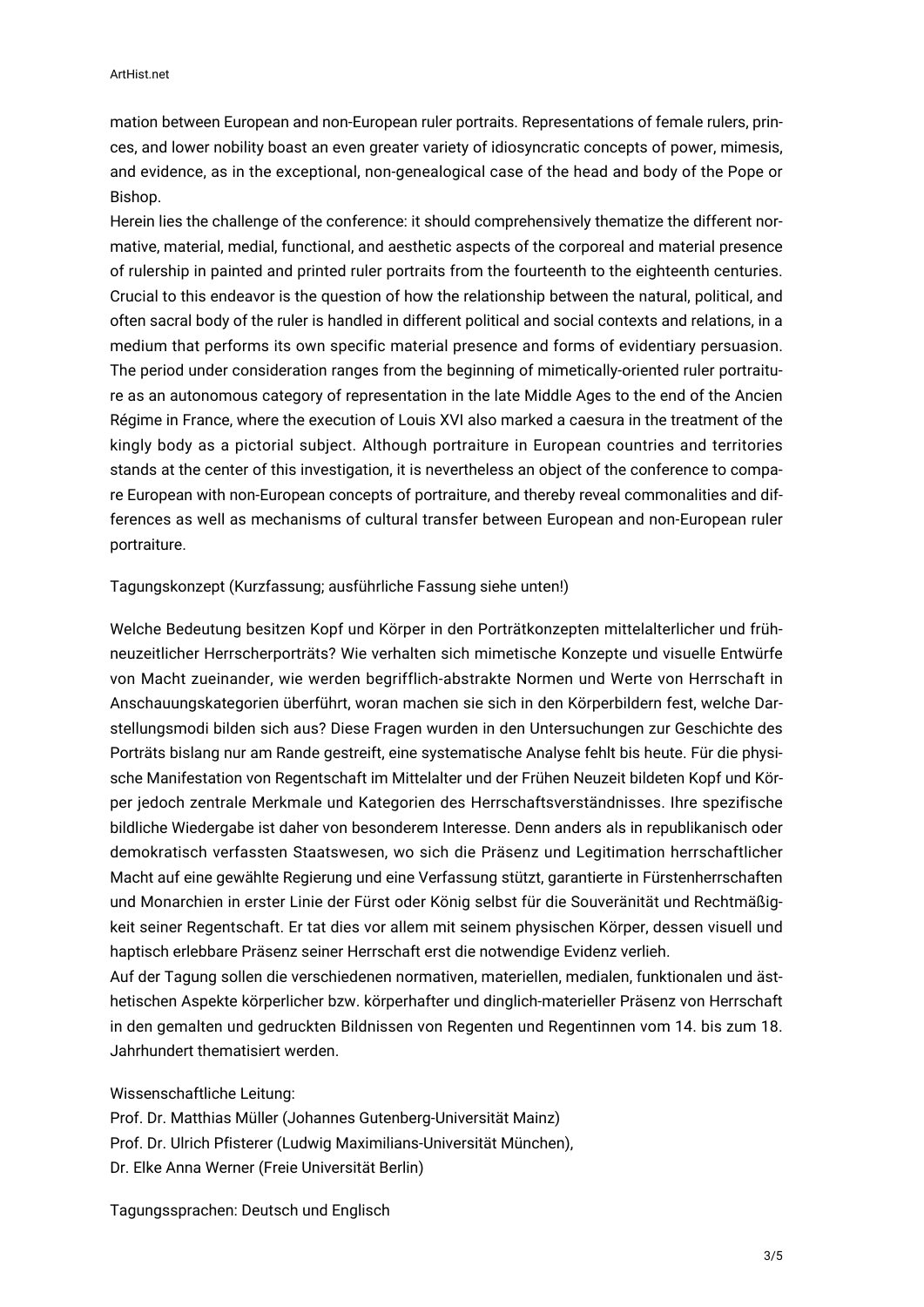ArtHist.net

Bewerbungen für einen Vortrag mit einem Abstract von max. 3.000 Zeichen können bis zum 30.4.2017 an folgende Adresse geschickt werden:

Prof. Dr. Matthias Müller Johannes Gutenberg-Universität Mainz Institut für Kunstgeschichte und Musikwissenschaft Abteilung Kunstgeschichte Georg-Forster-Gebäude Jakob-Welder-Weg 12 55128 Mainz Email: mattmuel@uni-mainz.de

## Tagungskonzept (ausführliche Fassung)

Welche Bedeutung besitzen Kopf und Körper in den Porträtkonzepten mittelalterlicher und frühneuzeitlicher Herrscherporträts? Wie verhalten sich mimetische Konzepte und visuelle Entwürfe von Macht zueinander, wie werden begrifflich-abstrakte Normen und Werte von Herrschaft in Anschauungskategorien überführt, woran machen sie sich in den Körperbildern fest, welche Darstellungsmodi bilden sich aus? Diese Fragen wurden in den Untersuchungen zur Geschichte des Porträts bislang nur am Rande gestreift, eine systematische Analyse fehlt bis heute. Für die physische Manifestation von Regentschaft im Mittelalter und der Frühen Neuzeit bildeten Kopf und Körper jedoch zentrale Merkmale und Kategorien des Herrschaftsverständnisses. Ihre spezifische bildliche Wiedergabe ist daher von besonderem Interesse. Denn anders als in republikanisch oder demokratisch verfassten Staatswesen, wo sich die Präsenz und Legitimation herrschaftlicher Macht auf eine gewählte Regierung und eine Verfassung stützt, garantierte in Fürstenherrschaften und Monarchien in erster Linie der Fürst oder König selbst für die Souveränität und Rechtmäßigkeit seiner Regentschaft. Er tat dies vor allem mit seinem physischen Körper, dessen visuell und haptisch erlebbare Präsenz seiner Herrschaft erst die notwendige Evidenz verlieh.

Dabei stellte der Körper des Fürsten oder Königs wiederum nur die Spitze eines größeren familiären Personenverbandes dar, dessen dynastischer Körper zugleich eine über Jahrhunderte zurückreichende genealogische Dimension besaß. Diese Grundkonstitutive nichtrepublikanischer und nichtdemokratischer Herrschaftspräsenz hatte Konsequenzen für die Darstellungsweise des Herrscherkörpers im Medium des Bildnisses. Es musste sowohl im Sinne Platons und Laktanz' die ideale Körperlichkeit herrschaftlicher Tugend modellieren als auch – durchaus unter Bezug auf den genealogisch-dynastischen Körper - die konkrete Körperlichkeit eines auch physisch starken Regenten visualisieren. Dabei konnten sich Spannungen und Konflikte ergeben. Diese resultierten auf der einen Seite aus der Wirksamkeit von tradierten, kulturell vorgeprägten und spezifisch semantisch konnotierten Darstellungsmodi und auf der anderen Seite aus veränderten Ansprüchen und Normen kunsttheoretischer und künstlerisch-technischer Konzepte, wie sie sich besonders mit dem Paradigma der Mimesis seit dem späten Mittelalter in Italien, Frankreich und den burgundischen Niederlanden entwickeln und ab dem 16. Jahrhundert europaweit rezipiert werden. Anschauliche Beispiele hierfür sind das berühmte Bildnis von Jean le Bon im Louvre, Piero della Francescas Montefeltre-Diptychon, Bernhard Strigels Bildnisse für Kaiser Maximilian I., Hans Holbeins d. J. Bildnisse Heinrichs VIII. von England oder François Clouets Porträts des französischen Königs Franz. I. In diesen Bildnissen lässt sich eine auffällige Diskrepanz zwischen Kopf und Körper konstatieren, deren divergierende mimetische Präsenz offensichtlich aus der Kombina